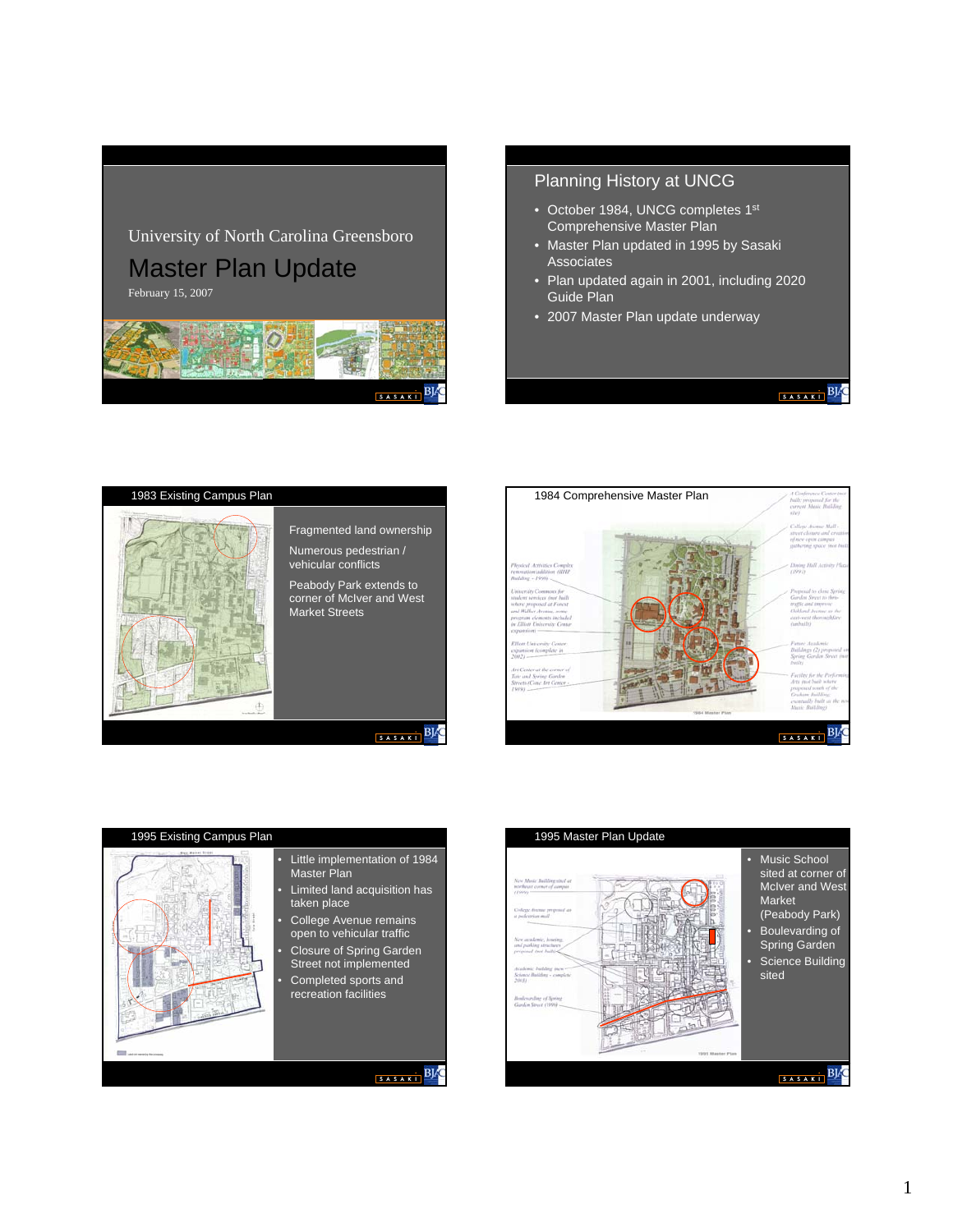







- College Avenue
- pedestrianized • Additional Garage and Parking south of Spring
- Garden • Housing at corner of
- Aycock and Spring Garden
- Softball complex completed
- Recreational courts completed

# SASAKI BL

#### Summary of Master Planning Achievements

- Shift to structured parking over time
- Focus on infill development (several remaining parcels)
- Consolidation of landholdings within the "rectangle"
- Creation of new campus landscape spaces (Dining commons and Elliott Green)
- Pedestrianization of the core campus (incl. Street closures. e.g. College Avenue)
- Completion of major sporting and recreation facilities
- Spring Garden boulevarded

# SASAKI BLO

#### 2007 Master Plan Goals

- Identify and Protect "sacred campus spaces"
- Accommodate and identify opportunities for campus growth, including areas beyond the campus edges
- Integrate Master Plan with recently completed Transportation Master Plan
- Align Master Plan with the UNCG Plan
- Coordinate building sites for future campus buildings
- Identify potential building sites
- Address sustainability in future development of the campus
- Support Learning Communities and Living Communities
- Address pedestrian/vehicle conflicts and separation of service vehicle traffic on campus
- Recognize movement to a more dense, vertical campus

# $B \times$